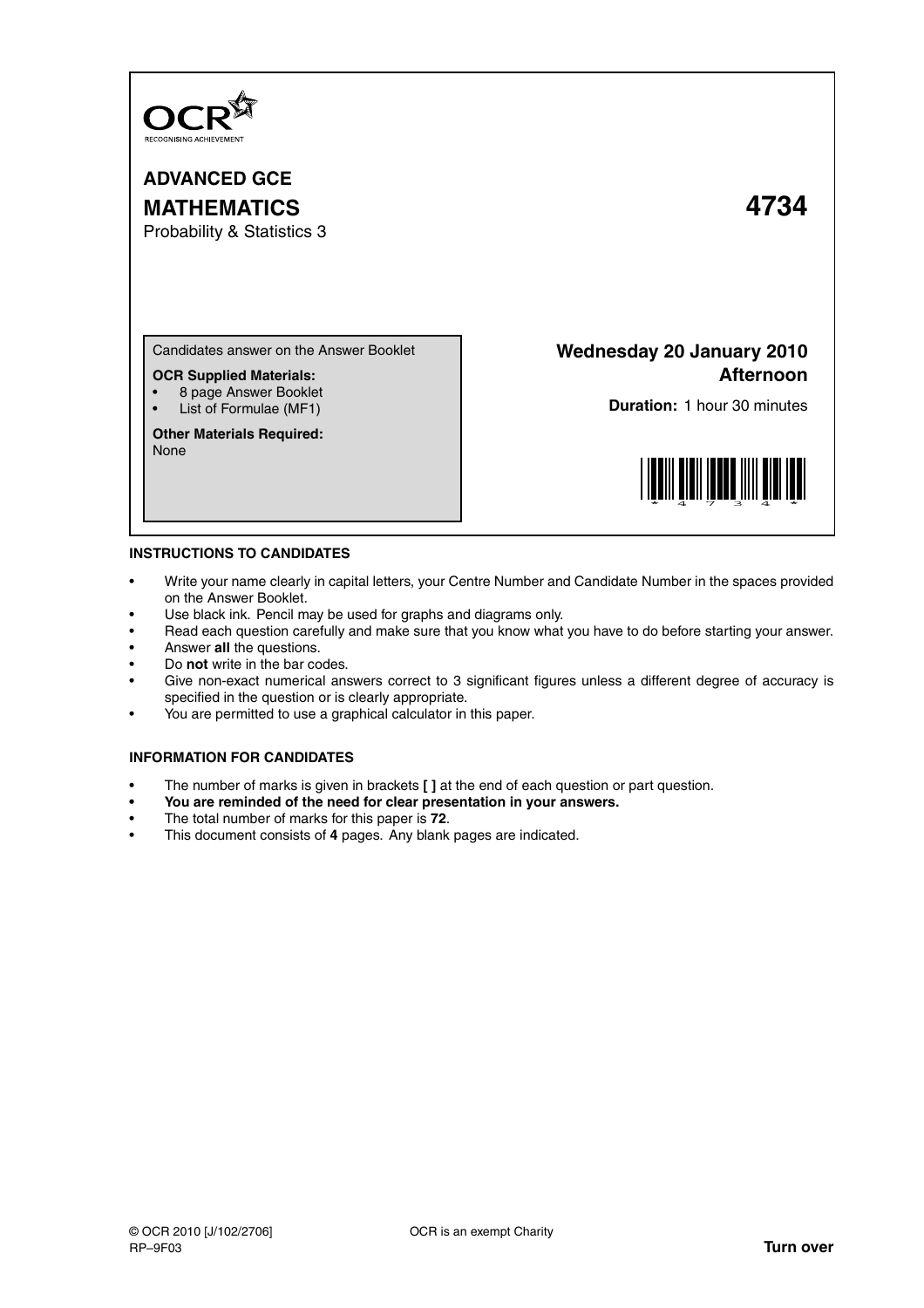**1** The continuous random variable *X* has probability density function given by

$$
f(x) = \begin{cases} \frac{2}{5} & -a \leq x < 0, \\ \frac{2}{5}e^{-2x} & x \geq 0. \end{cases}
$$

Find

**(i)** the value of the constant *a*, **[3]**

$$
(ii) E(X). \tag{5}
$$

**2** The amount of tomato juice, *X* ml, dispensed into cartons of a particular brand has a normal distribution with mean 504 and standard deviation 3. The juice is sold in packs of 4 cartons, filled independently. The total amount of juice in one pack is *Y* ml.

(i) Find 
$$
P(Y < 2000)
$$
. [4]

The random variable *V* is defined as *Y* − 4*X*.

- **(ii)** Find E(*V*) and Var(*V*). **[3]**
- **(iii)** What is the probability that the amount of juice in a randomly chosen pack is more than 4 times the amount of juice in a randomly chosen carton? **[1]**
- **3** It is given that  $X_1$  and  $X_2$  are independent random variables with  $X_1 \sim N(\mu_1, 2.47)$  and  $X_2 \sim N(\mu_2, 4.23)$ . Random samples of  $n_1$  observations of  $X_1$  and  $n_2$  observations of  $X_2$  are taken. The sample means are denoted by  $\overline{X}_1$  and  $\overline{X}_2$ .

(i) State the distribution of 
$$
\overline{X}_1 - \overline{X}_2
$$
, giving its parameters. [3]

For two particular samples,  $n_1 = 5$ ,  $\Sigma x_1 = 48.25$ ,  $n_2 = 10$  and  $\Sigma x_2 = 72.30$ .

(ii) Test at the 2% significance level whether  $\mu_1$  differs from  $\mu_2$ . **[6]**

A student stated that because of the Central Limit Theorem the sample means will have normal distributions so it is unnecessary for  $X_1$  and  $X_2$  to have normal distributions.

- **(iii)** Comment on the student's statement. **[1]**
- **4** The continuous random variable *V* has (cumulative) distribution function given by

$$
F(v) = \begin{cases} 0 & v < 1, \\ 1 - \frac{8}{(1 + v)^3} & v \ge 1. \end{cases}
$$

The random variable *Y* is given by  $Y = \frac{1}{1+y}$  $\frac{1}{1 + V}$ .

- (i) Show that the (cumulative) distribution function of *Y* is  $8y^3$ , over an interval to be stated, and find the probability density function of *Y*. **[7]**
- (ii) Find  $E\left(\frac{1}{V}\right)$ *Y* 2 . **[2]**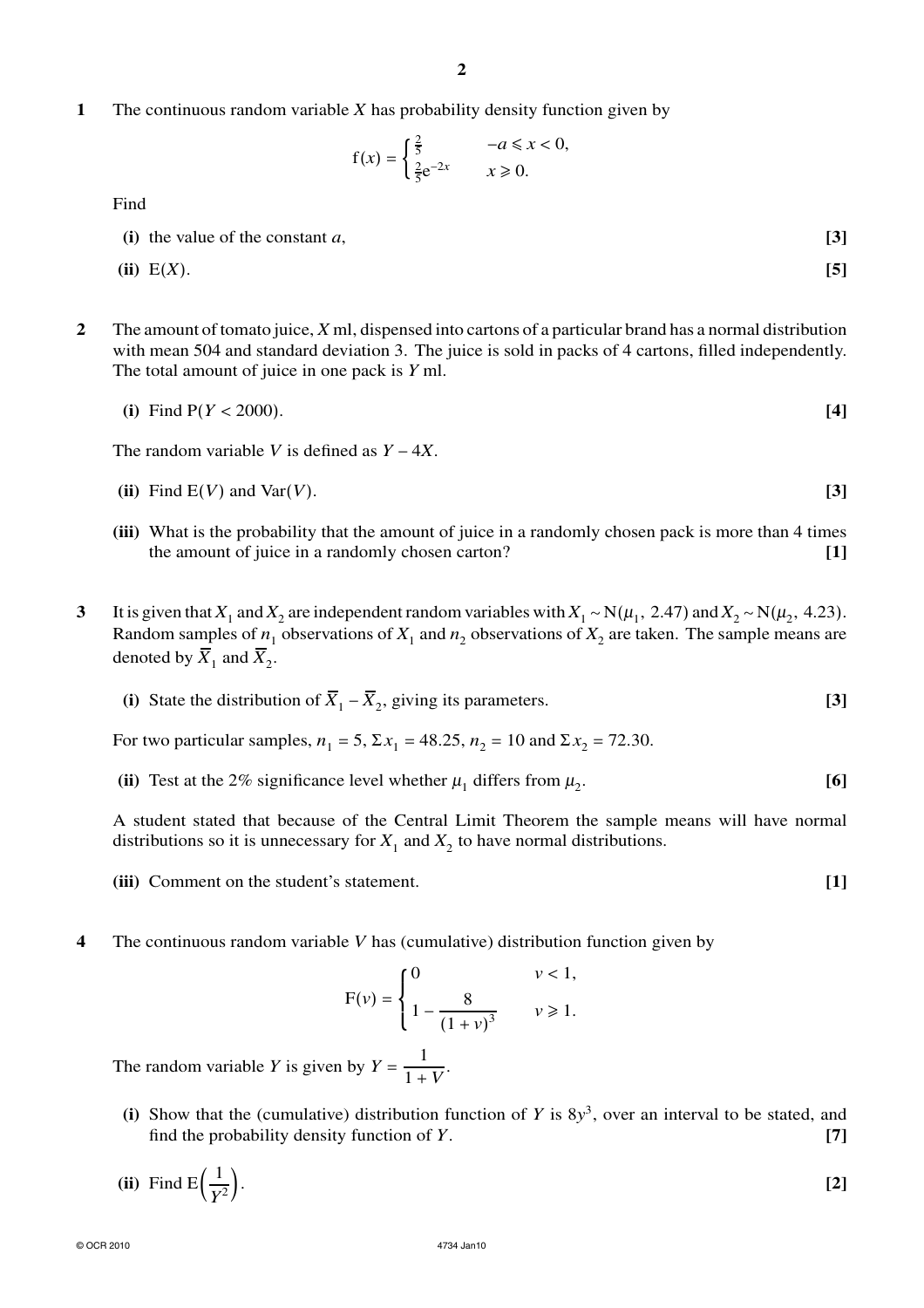- **5** Each of a random sample of 200 steel bars taken from a production line was examined and 27 were found to be faulty.
	- **(i)** Find an approximate 90% confidence interval for the proportion of faulty bars produced. **[4]**

A change in the production method was introduced which, it was claimed, would reduce the proportion of faulty bars. After the change, each of a further random sample of 100 bars was examined and 8 were found to be faulty.

**(ii)** Test the claim, at the 10% significance level. **[7]**

**6** The deterioration of a certain drug over time was investigated as follows. The drug strength was measured in each of a random sample of 8 bottles containing the drug. These were stored for two years and the strengths were then re-measured. The original and final strengths, in suitable units, are shown in the following table.

| <b>Bottle</b>     |     |     |     |     |     |     |     |     |
|-------------------|-----|-----|-----|-----|-----|-----|-----|-----|
| Original strength | 8.7 | 9.4 | 9.2 | 8.9 | 9.6 | o.∠ | 9.9 | 0.0 |
| Final strength    | 8.1 | 9.0 | 9.0 | 8.8 | 9.3 | 8.0 | 9.5 | 8.5 |

- **(i)** Stating any required assumption, test at the 5% significance level whether the mean strength has decreased by more than 0.2 over the two years. **[9]**
- **(ii)** Calculate a 95% confidence interval for the mean reduction in strength over the two years. **[3]**
- **7** A chef wished to ascertain her customers' preference for certain vegetables. She asked a random sample of 120 customers for their preferred vegetable from asparagus, broad beans and cauliflower. The responses, classified according to the gender of the customer, are shown in the table.

|                   | Asparagus | Broad beans   Cauliflower |  |
|-------------------|-----------|---------------------------|--|
| Female preference |           |                           |  |
| Male preference   |           |                           |  |

**(i)** Test, at the 5% significance level, whether vegetable preference and gender are independent.

**[8]**

**(ii)** Determine whether, at the 10% significance level, the vegetables are equally preferred. **[6]**